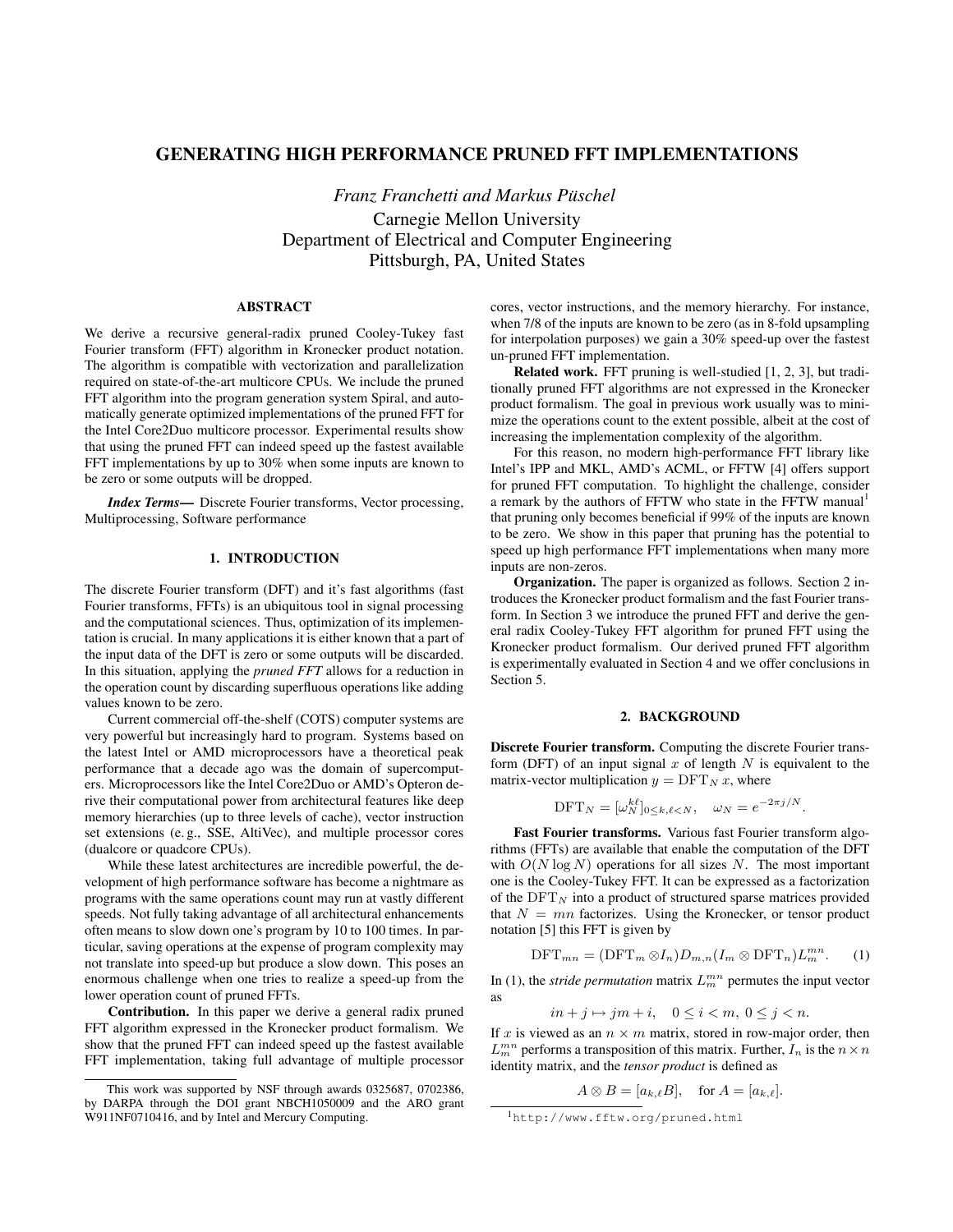$D_{m,n}$  is a diagonal matrix containing the so-called twiddle factors. Another important construct is the canonical basis vector of  $\mathbb{C}^N$  with "1" at the *i*th location and "0" at all positions, denoted by  $e_i^N$ .

Block sequences. To describe zero-patterns we introdiuce the concept of block sequences. Let  $\sigma$  be an ordered sequence of integers  $\sigma_i$  with  $0 \leq \sigma_i < N$ . We denote the number of elements  $\sigma_i$ in  $\sigma$  by  $|\sigma|$ . We use the following short-hand notation for sequences with block structure: Let  $\sigma = \langle \sigma_i \rangle_{0 \leq i \leq |\sigma|} \subset \{0, \ldots, N - 1\}$  be an ordered sequence and  $k$  a positive integer. Then we define the ordered sequence

$$
\sigma \otimes k = \langle k \sigma_i, k \sigma_i + 1, \ldots, k \sigma_i + k - 1 \rangle_{0 \leq i \leq |\sigma|}.
$$

For instance, let  $\sigma = \langle 0, 1, 3 \rangle \subset \{0, 1, 2, 3\}$  and  $k = 2$ . Then,

$$
\sigma \otimes k = \langle 0, 1, 2, 3, 6, 7 \rangle \subset \{0, \ldots, 7\}.
$$

**Zero-padding a vector.** Starting from a vector  $x \in \mathbb{C}^{|\sigma|}$  we obtain a zero-padded vector  $y \in \mathbb{C}^N$ , with the non-zero entries of y being the entries of x scattered to the positions  $\sigma_i$ , and all other entries of y being zero. Formally, we multiply x with a scatter matrix  $\mathbf{S}_{\sigma} \in \mathbb{C}^{N \times |\sigma|},$ 

$$
y = \mathbf{S}_{\sigma} x \quad \text{with} \quad \mathbf{S}_{\sigma} = \left[ e_{\sigma_0}^N | e_{\sigma_1}^N | \dots | e_{|\sigma|-1}^N \right]. \tag{2}
$$

Dropping vector elements. Conversely, we obtain the vector  $y \in \mathbb{C}^{|\sigma|}$  being the subset of vector elements of  $x \in \mathbb{C}^N$  at the positions  $\sigma_i$  by dropping all elements not at positions  $\sigma_i$ . This operation is formally described by multiplying the vector  $x$  by a gather matrix,

$$
y = G_{\sigma} x \quad \text{with} \quad G_{\sigma} = S_{\sigma}^{\top} . \tag{3}
$$

The operator  $(.)^{\top}$  denotes matrix transposition.

Formula manipulation. To derive new variants of algorithms, we apply formula identities [5] like

$$
(A_m \otimes I_n)L_m^{mn} = L_m^{mn}(I_n \otimes A_m), \qquad (4)
$$

where  $A_m$  is an arbitrary  $m \times m$  matrix. For instance, applying (4) to (1) leads to the so-called four-step variant of the Cooley-Tukey FFT algorithm,

$$
\text{DFT}_{mn} = (\text{DFT}_m \otimes I_n) D_{m,n} L_m^{mn} (\text{DFT}_n \otimes I_m). \tag{5}
$$

We will also apply the distributive law for the tensor product,

$$
(AB) \otimes C = (A \otimes C)(B \otimes C). \tag{6}
$$

The following identity shows the connection between block sequences and matrix tensor products,

$$
S_{\sigma \otimes k} = S_{\sigma} \otimes I_k, \tag{7}
$$

which can be easily proved by inspection.

#### 3. GENERAL RADIX PRUNED FFT ALGORITHM

In this section we derive the Kronecker product formulation of a general radix Cooley-Tukey pruned FFT algorithm for input or output pruning, as well as for combined input-and-output pruning.

Input pruned DFT. We now define the *input pruned DFT* as a transform that is a variant of the DFT. Assume  $x \in \mathbb{C}^N$  is a vector with some entries known to be zero, i.e.,  $x = S_{\sigma} x'$ . (x' are the nonzero entries of  $x$ .) The pruned DFT is the transform that computes

the DFT of x from its non-zero elements  $x'$ . Formally, we write it as the matrix-vector multiplication

$$
y = \text{PDFT}_{N}^{\sigma} x' \quad \text{with} \quad \text{PDFT}_{N}^{\sigma} = \text{DFT}_{N} \, \text{S}_{\sigma} \,. \tag{8}
$$

PDFT<sup> $\sigma_N$ </sup> is a matrix of  $N \times |\sigma|$  complex roots of unity, consisting of the columns  $\sigma_i$  of DFT<sub>N</sub>.

Output pruned DFT. Dropping some of the outputs of the DFT computation (*output pruning*) is expressed by formally transposing the input pruned DFT. Assume  $y \in \mathbb{C}^N$  is a vector where some elements are to be dropped (the elements kept are denoted by  $y'$ ), which is expressed by  $y' = G_{\sigma} y$ . The output pruned DFT is the transform that computes the DFT of  $x \in \mathbb{C}^N$  and then drops the superfluous elements to yield  $y'$ . It is obtained using the transpose of the input pruned DFT,

$$
y' = (\text{PDFT}_{N}^{\sigma})^{\top} x
$$
 with  $(\text{PDFT}_{N}^{\sigma})^{\top} x = G_{\sigma} \text{ DFT}_{N}$ .

Input and output pruned DFT. We define the *simultaneously input and output pruned DFT* as the combination of the input and the output pruned DFT. Some elements of the input vector  $x$  are known to be zero ( $x = S_{\sigma} x'$ ) and some of the elements of the output vector y are to be dropped ( $y' = G_\tau y$ ). The simultaneously pruned DFT computes the kept output elements  $y'$  from the non-zero input elements  $x'$ . Formally, we write it as the matrix-vector multiplication

$$
y' = \text{PPDFT}_{N}^{\tau,\sigma} x' \quad \text{with} \quad \text{PPDFT}_{N}^{\tau,\sigma} = \mathcal{G}_{\tau} \,\text{DFT}_{N} \,\mathcal{S}_{\sigma} \,. \tag{9}
$$

Recursive pruned Cooley-Tukey FFT algorithm. Let  $N =$ kmn and  $\sigma \subset \{0, \ldots, n-1\}$ . We now derive a variant of the general radix Cooley-Tukey FFT recursion (1) for the input or output pruned DFT,

$$
\mathrm{PDFT}_{kmn}^{\sigma \otimes km} \quad \text{ and } \quad (\mathrm{PDFT}_{kmn}^{\sigma \otimes km})^{\top}.
$$

Substituting (5) in (8) leads to

$$
\text{PDFT}_{kmn}^{\sigma \otimes km} = (\text{DFT}_m \otimes I_{kn}) D L_m^{kmn} (\text{DFT}_{kn} \otimes I_m) S_{\sigma \otimes km}
$$

with  $D = D_{m,kn}$ . Applying identities (7) and (6) pushes the scatter matrix  $S_{\sigma \otimes km}$  down into the recursion,

$$
\operatorname{PDFT}_{kmn}^{\sigma \otimes km} = (\operatorname{DFT}_m \otimes I_{kn}) D L_m^{kmn} (\operatorname{DFT}_{kn} \mathcal{S}_{\sigma \otimes k} \otimes I_m).
$$

Finally, applying (8) in the recursion yields the recursive general radix Cooley-Tukey FFT algorithm for input pruning,

$$
\text{PDFT}_{kmn}^{\sigma \otimes km} = (\text{DFT}_m \otimes I_{kn}) D L_m^{kmn} (\text{PDFT}_{kn}^{\sigma \otimes k} \otimes I_m). \tag{10}
$$

Formal transposition of (10) yields the recursive general radix Cooley-Tukey FFT algorithm for output pruning.

Let  $N = k\ell mn$ ,  $\sigma \subset \{0, \ldots, n-1\}$ , and  $\tau \subset \{0, \ldots, m-1\}$ 1}. We now derive a variant of the general radix Cooley-Tukey FFT recursion (1) for the simultaneously input and output pruned DFT,

$$
\operatorname{PPDFT}_{k\ell mn}^{\tau \otimes k\ell n, \sigma \otimes k\ell m}.
$$

We substitute  $(5)$  in  $(9)$  and apply the identities  $(6)$ – $(8)$  as above. This yields the simultaneously input and output pruned general radix Cooley-Tukey FFT algorithm,

$$
\text{PPDFT}_{k\ell mn}^{\tau \otimes k\ell n, \sigma \otimes k\ell m} = ((\text{PDFT}_{\ell m}^{\tau \otimes \ell})^{\top} \otimes I_{kn}) D_{\ell m, kn} \cdot L_{\ell m}^{k\ell mn} (\text{PDFT}_{kn}^{\sigma \otimes k} \otimes I_{\ell m}).
$$
\n(11)

Base cases. (10) and (11) perform recursive pruning of the FFT algorithm. They require a pattern of non-zero elements described by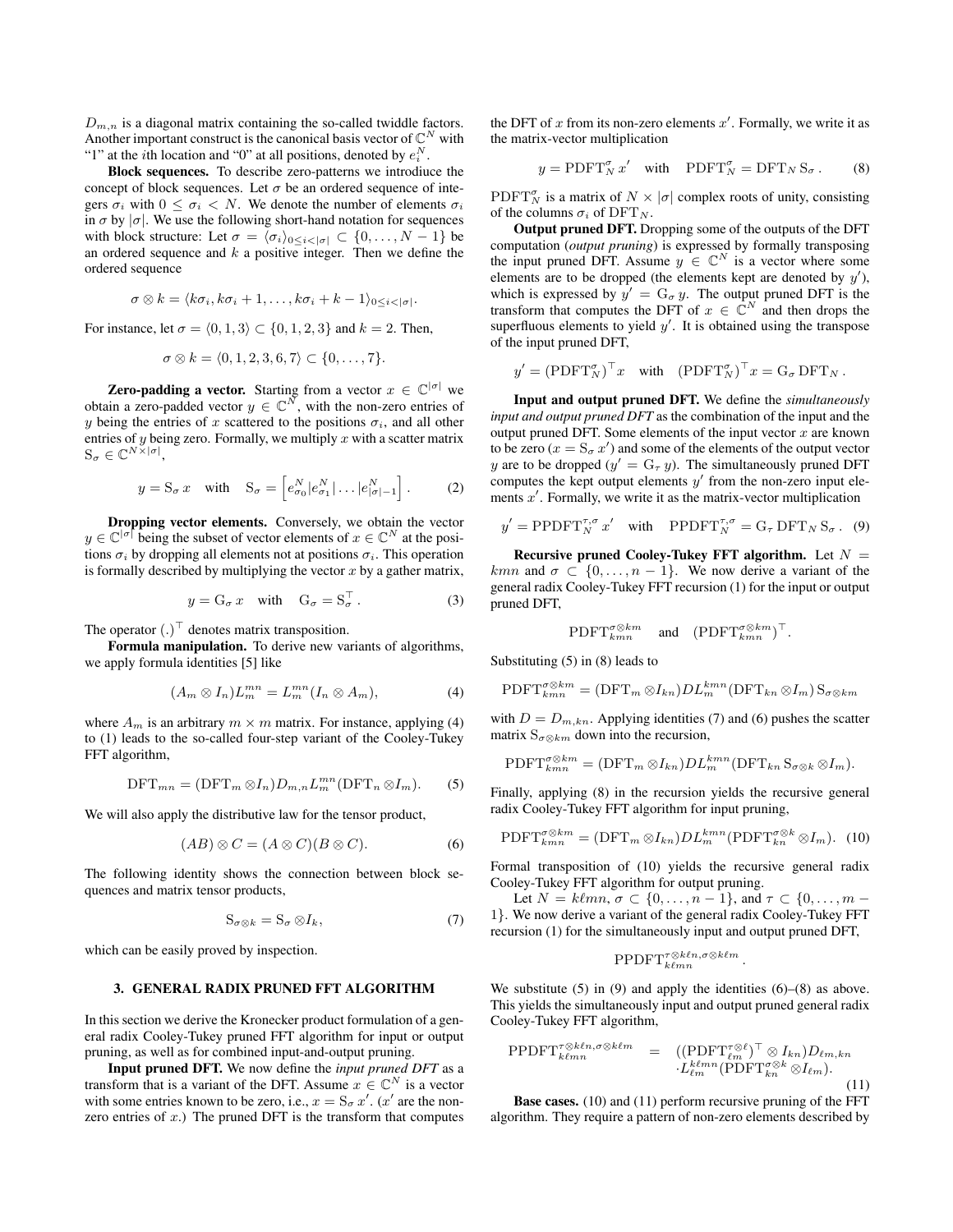block sequences of composite block length. The block length gets factored by the recursion steps. Once the block length becomes one the rules are no longer applicable. Under realistic assumptions the corresponding DFT sizes are small and can be optimized similarly to the pruning applied by the FFTW codelet generator genfft [6].

For small enough N,  $\text{PDFT}_{N}^{\sigma}$  and  $\text{PPDFT}_{N}^{\tau,\sigma}$  can be implemented using a single basic block of straight-line code. Inside the basic block one can apply constant propagation and dead code elimination (either by hand or using an automatic tool) to obtain an optimized pruned FFT implementation that does not perform unnecessary operations.

Cost analysis. Computing  $y = DFT_N x$  has a cost of  $O(N \log N)$ , and the radix-2 FFT has an asymptotic cost of  $5N \log_2 N$  [5]. For  $|\sigma| = k$  computing  $y = \text{PDFT}_{N}^{\sigma} x$  has a cost of  $O(N \log k)$  [3]. The exact operations count depends on the chosen recursion, which is restricted by the block structure of  $\sigma$ , and is hard to determine by a closed formula. Nevertheless, pruning reduces only the  $\log N$  term to  $\log k$  and thus reduces the operations count only modestly. For instance, if 7/8 of the inputs of a signal with 1,024 samples are known to be zero ( $N = 1,024$  and  $k = 128$ ), using the pruned FFT reduces the operations count by 30%.

Automatically generating pruned DFTs. Spiral<sup>2</sup> is a program generation and optimization system for transforms including the DFT [7]. For a given a DFT of size N, Spiral expands  $\text{DFT}_N$  recursively using (1) or other FFT algorithms until base cases ( $N = 2$ ) are reached. The resulting formula (tensor product expression) is further optimized as described in [8] and then translated into C code. Based on the runtime of the obtained code, Spiral changes the recursive expansion (e.g., by choosing different factorizations  $N = mn$ ) and repeats the process. This search eventually produces an implementation tuned to the given computer. Spiral generates highly optimized SIMD vectorized FFT implementations based on the short vector Cooley-Tukey FFT algorithm [9]. On multicore CPUs, Spiral generates multi-threaded implementations that provide speed-up starting with very small FFT sizes [10].

We added the general radix pruned FFT algorithm we derived in Section 3 to Spiral's algorithm database in a way that is compatible with vectorization and parallelization. This enables us to let Spiral automatically generate very fast pruned FFT implementations and evaluate them for practically relevant parameters. By adding the pruned FFT algorithm to Spiral, we enable Spiral to automatically investigate the trade-off between FFT pruning, data locality, multicore parallelization, and SIMD vectorization. It automatically finds the algorithm that matches the architecture and zero-pattern best.

#### 4. EXPERIMENTAL RESULTS

Test setup. We evaluate the performance of our automatically generated single-precision pruned DFT implementations on a 2.66 GHz Intel Core2Duo running Windows XP in 32-bit mode. All codes were compiled with the Intel C++ compiler 10.1 with options "/O3 /QxT," which enables support for the SSSE3 instruction set. SSSE3 instructions are explicitly inserted using the intrinsic function interface provided by the Intel C++ compiler. We built our multi-threaded implementations using the threading interface provided by the VisualStudio C libraries.

All graphs in Fig. 1 show performance in *pseudo Gflop/s*, computed as  $5N \log_2 N$ /runtime. This states the performance a radix-2 FFT would have to achieve to reach the same runtime as the measured implementation for the given problem size (and extrapolates the measure for non-two-powers). The measure is normalized inverse runtime and takes into account both the speed and the reduction of arithmetic operations, allowing to compare vastly different FFT algorithms, both pruned and unpruned.

Baseline implementation: DFT. As first experiment we establish that our baseline DFT implementation is as fast as the fastest available DFT implementations. Fig. 1 (a) shows the performance of Spiral-generated single-threaded, vectorized (pink line, squares) and multi-threaded, vectorized (red line, circles) DFT implementations, compared to the single-threaded, vectorized implementation of FFTW 3.1.2 (blue line, diamonds), Intel MKL 9.0 (green line, x), and Numerical Recipes in C [11] (only two-powers, black crosses).

The single-threaded Spiral-generated DFT implementation is slightly faster than its FFTW equivalent and about equal to singlethreaded MKL for two-powers. For non-two-power sizes MKL shows a drastic performance drops. Neither MKL nor FFTW are sped up by the second core for the tested problem sizes. Spiralgenerated multi-threaded code starts taking advantage of the second core from size 2,048 on and achieves up to 75% speed-up over its single-threaded counterpart. Numerical Recipes is more than 20 times slower than the fastest code on this machine, even though it has only about a 20% higher operations count.

Input pruning. Next, we show that a pruned FFT algorithm indeed can speed up the fastest available DFT implementation, and that the speed-up behaves as expected. From the cost analysis in Section 3 we conclude that one can expect 5% to 30% speed-up, with smaller speed-up values for larger problem sizes or less zeros. We show the performance behavior of 4 different zero-patterns, with 1/2, 3/4, 7/8, and 15/16 of the inputs known to be zero. The patterns are derived from practical applications like interpolation or downsampling: either the center data is zero or the non-zero data is concentrated at the beginning or center of the data vector.

In Fig. 1 (b) we compare single-threaded, vectorized, Spiralgenerated DFT to Spiral-generated pruned DFT implementations, with varying degree of zeros. (The baseline "Spiral DFT" is the line "Spiral DFT SSE" from Fig. 1 (a).) Output pruned DFTs with the same zero-pattern behave equivalently to the input-pruned implementations. FFT pruning gives a pronounced speed-up for sizes up to 1,024, and then the speed-up drops significantly. This is due to the fact that up to 1,024 Spiral implements the DFT with 2 stages (recursion  $32 \times 32$ , DFT<sub>32</sub> as as base case), while for larger sizes it requires more than 2 stages. As predicted, the speed-up is highest for the patterns with the largest numbers of zeros (15/16), and the performance approaches the unpruned DFT once only half of the inputs are known to be zero.

In Fig. 1 (c) we investigate the behavior of pruned DFTs in a multi-threaded setting. We perform the exact same experiments as shown in Fig. 1 (b), but ask Spiral to generate vectorized parallel implementations that take advantage of both processor cores and the SSSE3 instruction set. (The baseline "Spiral DFT" is the line "Spiral DFT SSE+SMP" from Fig. 1 (a).) We see that pruning indeed is able to speed up the fastest DFT implementations, which take advantage of SIMD vector instructions and multiple cores. As in Fig. 1 (a), the second processor starts providing speed-up around 2,048. The speed-up obtained through pruning is similar to what we observed in the single processor results in Fig. 1 (b).

Input and output pruning. Finally, we investigate the impact of simultaneously pruning the input and output of a DFT. Fig. 1 (d) compares the performance of an un-pruned DFT to two scenarios in which both input and output patterns are known. In both cases only 1/4 of the inputs are non-zero, and 1/8 or 1/16 of the outputs are non-zero respectively. We only evaluate the performance of SSSE3

<sup>2</sup>www.spiral.net